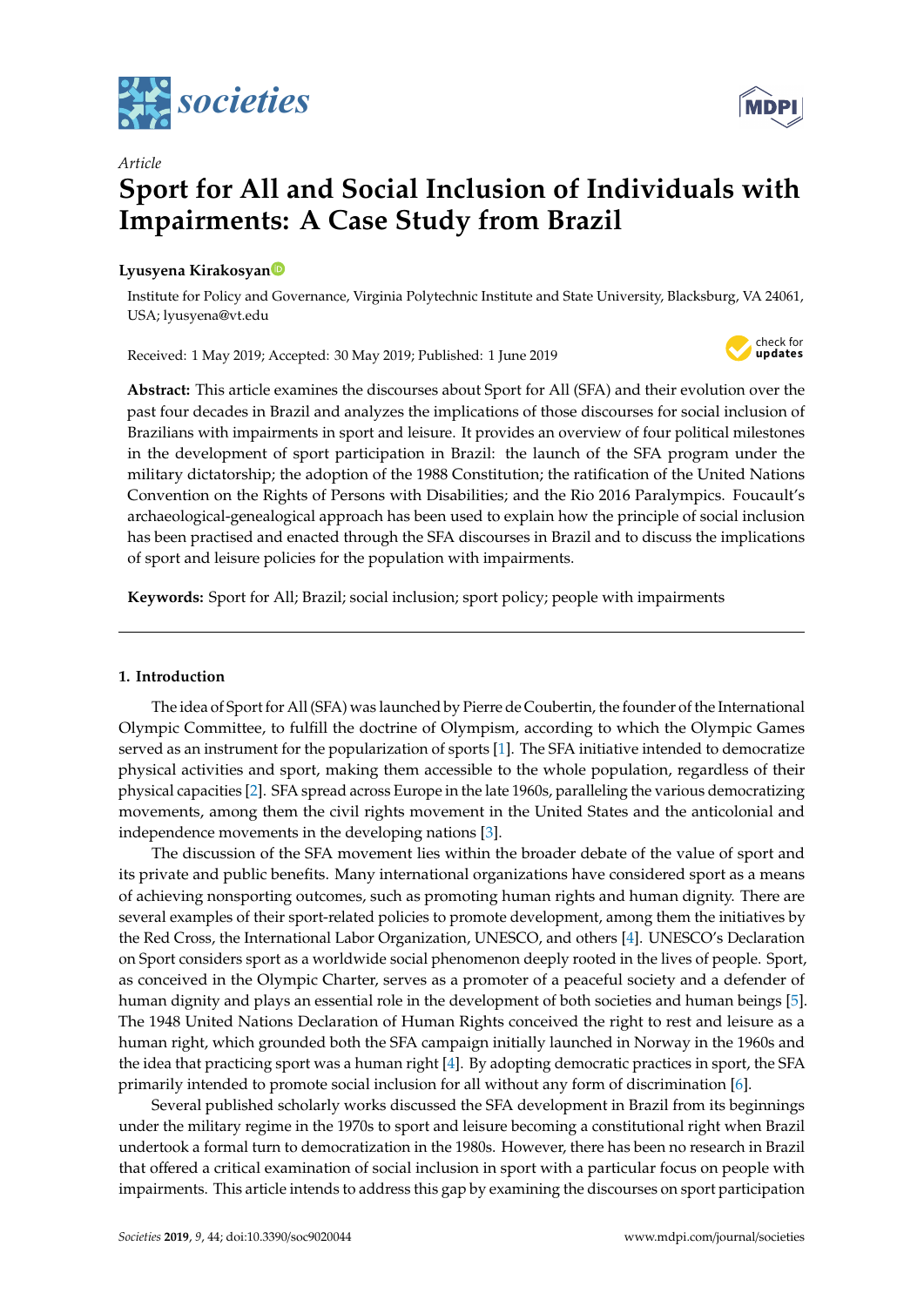in the SFA campaign and the 1988 Constitution, further extending the analysis to the implications of the UN Convention on the Rights of Persons with Disabilities and the Rio 2016 Paralympics for policies, programs, and opportunities for sport participation for Brazilians with impairments.

Next, for analytical purposes, the terminology used throughout this article is clarified. The social model of disability<sup>1</sup>, which is at the foundation of the field of Disability Studies, considers disability as a kind of oppression that people with impairments endure because of the inaccessible environment and discriminatory society. However, several scholars of disability studies challenged the social model approach, considering it outdated and inappropriate for the current historical moment [\[7](#page-10-6)[–10\]](#page-10-7), and distinguished between disability studies and the social model of disability, claiming the latter does not fully embrace contemporary disability studies [\[11\]](#page-10-8). The main reason, they argue, is that the social model of disability dichotomizes disability and impairment. The distinction between socially created disability and impairment, which is a physical attribute, breaks the conceptual link between disability oppression and impairment as if they were not related [\[11\]](#page-10-8). This distinction between impairment and disability has constituted one of the major dilemmas in disability theory [\[8](#page-10-9)[,11\]](#page-10-8).

The social model of disability significantly influenced the development of the 2006 UN Convention on the Rights of Persons with Disabilities, and both the advantages and limitations of the approach were carried over into the provisions of the Convention [\[12\]](#page-10-10). Because the aim of the Convention was to change oppressive social structures and attitudes, it makes sense to protect all people with impairments, rather than only those already oppressed, or disabled. Contrary to the claims made by the supporters of the social model, disability does not wholly result from discriminatory social practices and institutions. Some impairments may be so severe that they limit an individual's function regardless of how society is organized [\[13\]](#page-10-11). Thus, disability is the consequence of the relationship between influences intrinsic to the individual (nature and severity of the impairment, his or her own attitudes to it, abilities, and personality traits) and contextual elements (enabling or disabling environment, wider cultural, political, social and economic values, attitudes, and interests) [\[7\]](#page-10-6).

Thus, throughout this article, the term "people/individuals with impairments" is adopted as a more inclusive term to denote all individuals who live with an impairment and may be at risk of oppression, discrimination, and exclusion, rather than just those individuals with impairments who are already oppressed. When examining specific documents, the terminology employed in the documents has been maintained, which often includes "persons/people with disabilities". The terminology commonly utilized in the literature, such as disability sport or parasport has been used for the discussion of sport for people with impairments.

After the methodology, the analysis is structured as a four-part overview of the critical milestones and related discourses in the development of the SFA movement in Brazil as follows: First, the circumstances of the launch of the SFA campaign under the military dictatorship are summarized. This campaign aimed to involve the population in sport and physical activities and to serve as a mechanism of social control. Secondly, the adoption of the new democratic Constitution in 1988, which made access to sport and recreation a constitutional right and an obligation of the State to guarantee it, is discussed. Third, after setting a more general background, the discussion moves to a disability-specific milestone, the 2006 UN Convention on the Rights of Persons with Disabilities. The Convention emphasized the power of sport in helping individuals with impairments realize their full potential and in ensuring their access to sport and recreation. Brazil ratified the Convention in 2008, which urged many local governments to launch sport participation and recreation programs specifically for people with impairments, under the umbrella of the SFA movement. Fourth, the impact of the Rio 2016 Paralympics on sport policies, programs, and opportunities for people with impairments is explored.

<sup>1</sup> The social model views disability as a result of the way society is organized. It claims that because social order is unjust, people with impairments face attitudinal, environmental, and institutional barriers. These obstacles make it harder for these individuals to take control of their lives and denote the need for laws and policies to address them.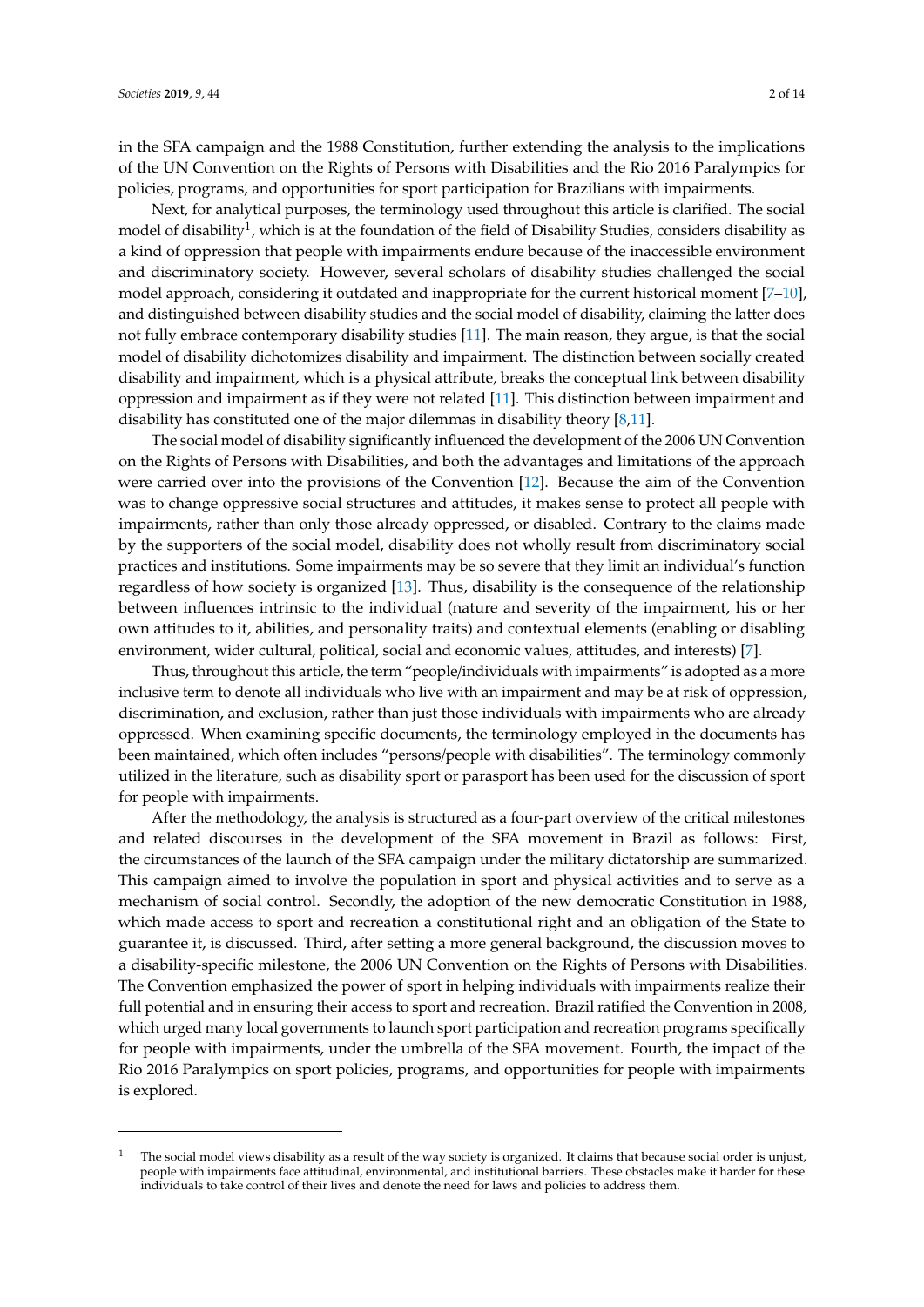The Discussion section that follows the overview problematizes the notion of social inclusion and examines the form and meaning of inclusion in sport for the population with impairments in Brazil. Furthermore, it outlines the implications of the case findings for sport and leisure policies. It is argued that for genuinely inclusive sport practices associated with equal opportunities and the Sport for All movement, the respective policies need to engage with the socio-structural aspects of exclusion that are often beyond the scope of current sport and recreational policies and programs. Social exclusion is not an outcome of a process but a process in and of itself, where the accumulation of different disadvantages may result in a vicious cycle, making it hard to identify and address causal factors accurately [\[14\]](#page-10-12).

# **2. Methodology**

A case study approach was employed for this study, offering an in-depth exploration of the discourses associated with SFA in Brazil over the past four decades. This study draws on secondary sources, such as publicly available legal and policy documents, official reports, and relevant scholarly literature on the issues of sport participation and social inclusion. As an instrumental case study [\[15\]](#page-11-0), the analysis draws on the SFA discourses to advance our understanding of social inclusion in sport and leisure of Brazilians with impairments.

Researchers express fundamental concerns about a reliable generalization from a single case study, considering it a significant limitation. When discussing the potential for generalizations from the implications of a case study, it has been suggested that the analysis considers two aspects of generalization. First, the case findings can be transferable to other contexts, and second, generalizations can be made within the case study [\[16\]](#page-11-1). In terms of the first aspect, the findings from this study are transferable to the sport-based inclusion issues in other developing nations in Latin America and elsewhere. With regard to the second aspect of generalization, the insights from this case study may contribute to debates about inclusion beyond sport and leisure.

For data analysis and interpretation, Michel Foucault's archaeological-genealogical approach to problematize social inclusion in sport is employed. This method is helpful for drawing out the problems when exploring how the principle of social inclusion has been practised and enacted through the SFA-related discourses in Brazil. As it has been pointed out, "the roles of genealogy and archaeology appear complementary, the latter performing analyses that are a necessary condition of the former" [\[17\]](#page-11-2) (p. 33).

Archaeology organizes the discourses offered within specific temporal-spatial conditions [\[17\]](#page-11-2). As archaeology provides "a pure description of discursive events" [\[18\]](#page-11-3) (p. 27), it is helpful for the organization and description of the discourses enacted during each of the four major milestones discussed in the next section, as well as the relations they have to each other and their modes of transformation within the historical conditions. The archaeological analysis focuses on "the conditions of existence of particular discursive formations and the fields in which they operate" [\[19\]](#page-11-4) (p. 98). Archaeology also assists in uncovering how discursive formation gave rise to practical, political, and moral considerations [\[17\]](#page-11-2).

In turn, genealogy relates analyzed discourses to the contemporary concerns of the exercise of power, inclusion/exclusion, and equality revealed in the particular social struggles [\[17\]](#page-11-2). It undertakes a critical inquiry into the necessary components that make up the reality, thereby, uncovering multiple conditions for the formation of contemporary norms of validity and meaning [\[17\]](#page-11-2). In sum, genealogy is concerned with the centrality of power in the production of discourses, identities, and institutions, and takes a critical stance towards them, rather than merely accepting and legitimating them [\[20\]](#page-11-5). Importantly, Foucault viewed the exercise of disciplinary power as disseminated throughout the social body, shaping every aspect of human existence [\[19\]](#page-11-4).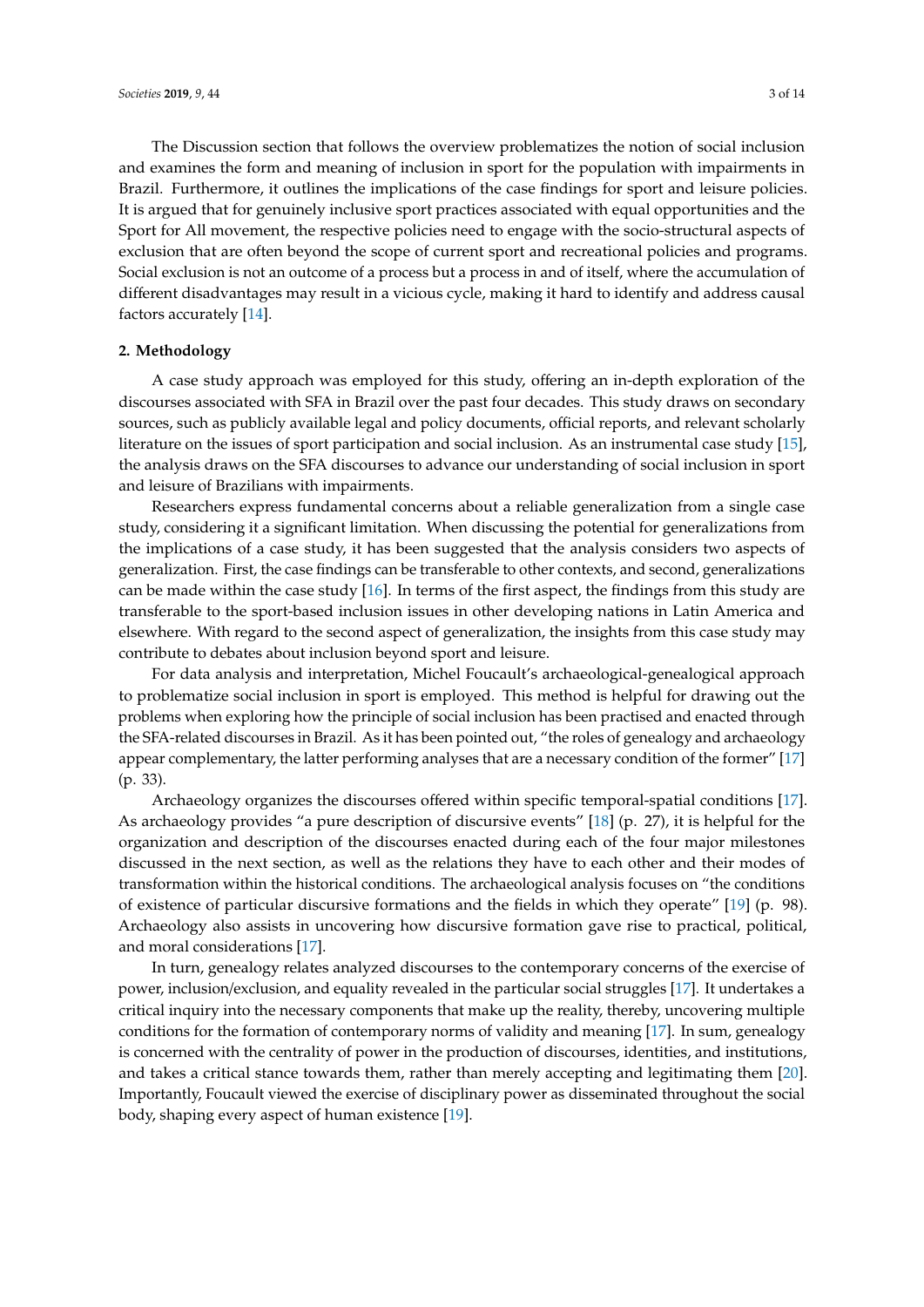# **3. Overview of Sport Participation and Inclusion Discourses**

#### *3.1. The Launch of Sport for All in Brazil*

The idea of SFA was imported to Brazil and launched in the 1970s by the military government [\[21\]](#page-11-6). The campaign was organized by the Ministry of Education and Culture and was actively promoted on radio and television, through newspapers, magazines, and brochures, with the purpose to encourage mass sport participation amongst the Brazilian population [\[22\]](#page-11-7).

The SFA campaign was based on a set of practical discourses related to health, longevity, and sport and leisure practices [\[6](#page-10-5)[,22\]](#page-11-7). The discourse of healthy lifestyle helped the government to enact a policy focused on the control of corporal practices in the population; productive use of free time; development of healthy habits and attitudes; and, above all, dissemination of docility [\[2](#page-10-1)[,23\]](#page-11-8). Leisure and recreation opportunities offered to the population were accompanied by the discourses that emphasized humanistic values [\[2\]](#page-10-1). In this way, it was easier to convince the population of the elusive sense of freedom, while repression was the prevailing apparatus for maintaining the military state [\[2\]](#page-10-1). The campaign organizers did not consider the population's individual or collective choices of sports and leisure options; instead, people could decide whether or not to participate in predetermined activities that highlighted the benefits of physical activity and healthy lifestyle [\[2\]](#page-10-1).

Throughout this period, the regime did not make significant investments to improve Brazil's competitive position in the international sports arena. Instead, it merely relied on the discourse that mass sport participation would naturally bring positive results at the elite level [\[22\]](#page-11-7). Interestingly, while the SFA movement in Europe was intended to oppose elite sport and make sport practice accessible to everyone, the discourses of Brazil's military government linked better sporting performance at the elite level to participation in the SFA activities by the general population.

Some scholars argued that the SFA campaign tried to propagate a belief in the popular imagination that the practice of collective physical activities could bring benefits that would transform the lives of individuals, their communities, and the nation [\[2](#page-10-1)[,22\]](#page-11-7). This disciplining strategy was thought to make each individual feel important to participate in sport activities and, at the same time, feel disciplined to incorporate the proposed discursive practices. Consequently, the objective of SFA was to constitute docile and useful citizens, consistent with the agenda of the military regime [\[2\]](#page-10-1).

The economic timing was also a significant factor in the unfolding of the SFA campaign in Brazil. The Brazilian economy experienced remarkable economic growth in the late 1960s, exceeding 10% annually, a period coined as the "economic miracle". However, in the early 1970s, as this miracle growth slowed down, the notion of "moral crisis" and pessimism spread across the nation [\[22\]](#page-11-7). In response, the military government deployed discourses that engaged such values as love for one's family and community, hope, unity, and national cohesion, to promote social harmony and national integration [\[22\]](#page-11-7). With a gradual weakening position of the military government in the late 1970s to early 1980s, it sought the support of the population for its initiatives, instead of imposing its decisions unilaterally [\[2\]](#page-10-1).

In summary, because of the political climate, the early years of SFA in Brazil deviated from the original intentions of the SFA movement in Europe. Instead of encouraging popular sport participation, Brazil's government at the time used SFA as an instrument for constructing a disciplinary society. The idea of mass participation by the population was intended to create multiple gazes, facilitating an efficient surveillance system [\[2\]](#page-10-1). Foucault's notion of the "positive, productive and enabling" power [\[17\]](#page-11-2) (p. 171) that permeated the SFA discourses delimited the choices not only for citizens' actions but also for their capacities for action. However, the launch of the SFA campaign in Brazil laid the groundwork for the further popularization of sport and leisure, as the following section suggests.

#### *3.2. The New Constitution and Access to Sport*

Democracy was formally restored in Brazil in 1985 when a civilian government took charge after two decades of military dictatorship. However, this change to a nonmilitary government did not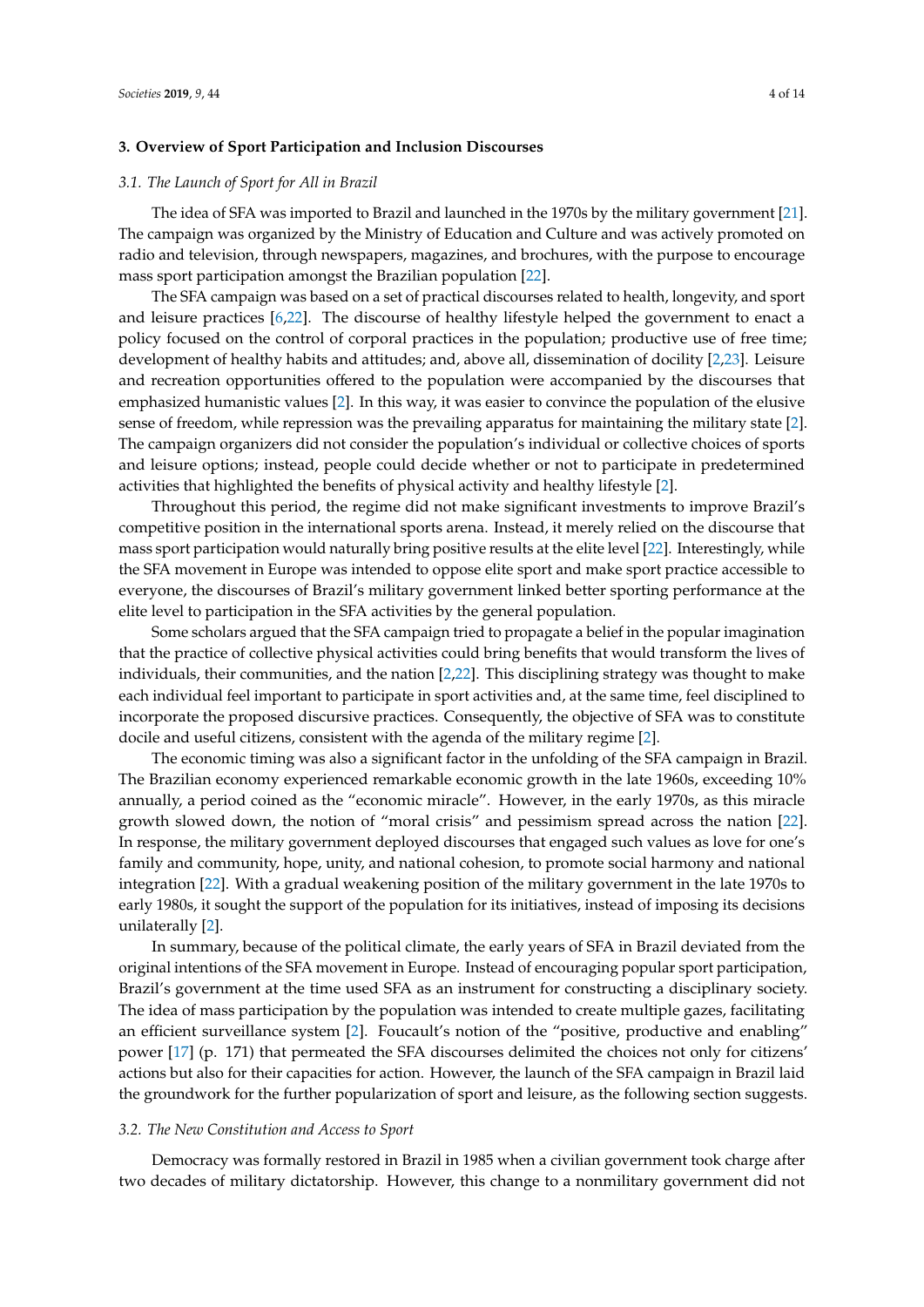automatically result in the re-establishment of democracy in the nation, and the transition occurred gradually and unevenly. Brazil's disability rights activists actively contributed to the deliberations on the new Constitution that was enacted in 1988 [\[24\]](#page-11-9).

The Constitution was widely perceived as the backbone of the democratization process. It had at its foundation a formal conception of citizenship as fixed in individuals as autonomous holders of universal political and social rights. Access to sport and recreation became a constitutional right for all, on equal footing with the right to elementary education and primary health care. Article 217 of the Constitution made access to sport and leisure as a social right of every Brazilian, and an obligation of the State to guarantee it [\[25\]](#page-11-10). It brought institutional legitimization to what was before a non-institutionalized manifestation of the population's cultural diversity in sport on national, regional, and local levels [\[26\]](#page-11-11). Moreover, the State was responsible for encouraging leisure as a form of social promotion [\[25\]](#page-11-10) (Paragraph 3).

For some legal scholars, this Constitutional provision framed sport as an instrument of social inclusion [\[27\]](#page-11-12). The Constitution linked the practice of sport as a right to the integral development of individuals and to the production of socially integrated, healthy, educated, and engaged citizens [\[28\]](#page-11-13). Different from the period of military rule, while the discourses emphasizing humanistic values continued to accompany sport participation politics, the population was not monitored by a surveillance mechanism in this period.

The Constitution also established directives for sport funding, prioritizing the allocation of public resources to the educational sport practices in schools, and, in some specific cases, to elite sport. However, a study of the allocation of public funding to diverse sport categories in the period from 2004 to 2009 revealed a different situation [\[29\]](#page-11-14). The authors identified a funding loophole created by the 1998 law, popularly known as the Pelé Law, which allowed elite sports and sporting mega-events to receive funding priority. The study concluded that over the examined period, the government did not allocate funds in accordance with the guidelines set by the 1988 Constitution.

Brazil's neoliberal reforms of the 1990s reshaped power relations in an enduring manner, including in the area of sport and leisure. As a result, neoliberal governance was carried out through restructuring or privatization of many critical state activities. This trend affected the capacity of the state to guarantee the population's rights, thus weakening the purport of the Constitution [\[30\]](#page-11-15). Increasingly, sport participation has come to depend on private sponsors, leading to privatization of sport programs and further linking sports consumption to the valued components of everyday life [\[31\]](#page-11-16).

In summary, the 1988 Constitution was a major force in advancing discourses of sport participation in terms of making access to sport and leisure the right of every Brazilian. However, when it comes to the practical implementation of that right, the subsequent legislation and policies failed to consider the complexity surrounding the effective guarantee of sport participation. Brazil already invests a negligible amount of public resources in sport, and the fact that the bulk of the available funding goes to elite sport [\[29\]](#page-11-14) denotes the elitization of sport and leisure participation practices, consistent with neoliberal values [\[31\]](#page-11-16).

## *3.3. The United Nations Convention on the Rights of Persons with Disabilities*

When asked to prioritize essential aspects of human rights, some may choose the right to employment, education, housing, or culture. Others may consider civil and political rights to be more critical. However, the discussion of human rights would be incomplete without recognizing the importance of sport and recreation [\[32\]](#page-11-17). Sport has played a vital role in the lives of individuals with impairments, helping them develop the skills to become effective self-advocates and agents of change [\[33\]](#page-11-18).

The 2006 United Nations Convention on the Rights of Persons with Disabilities highlighted the power of sport in helping people with impairments realize their full potential in the context of recreational, leisure, and sporting activities. The Convention was the first binding legal instrument in the long struggle of disability rights activists worldwide to secure protection and promotion of their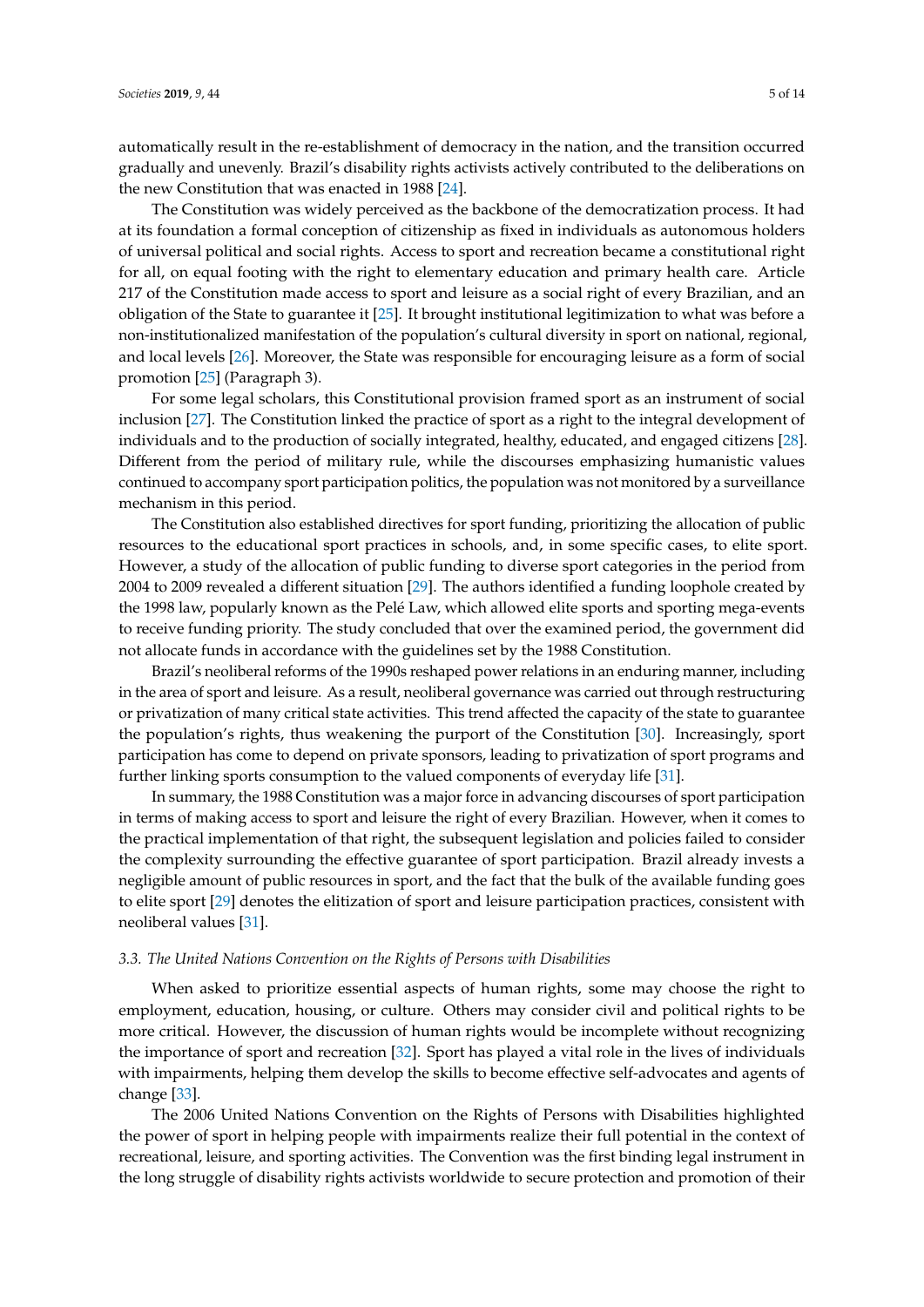human rights. Under the Convention, States need to encourage a twin-track approach to sport. On the one hand, the governments must encourage people with impairments to participate in mainstream sporting activities, while on the other hand, people with impairments should have the opportunity to participate in impairment-specific sporting activities with guaranteed accessibility of sporting venues and services [\[34\]](#page-11-19).

The human rights enumerations in Article 30.5 of the Convention gave voice to the grassroots sport organizations that advocate for human rights for the masses in health and physical activity, beyond the Paralympic, Special Olympics, and Deaflympic movements that serve a few of the elite athletes with impairments [\[35\]](#page-12-0). In particular, sections of the Article call on the national governments to take the following measures:

- To encourage and promote the participation, to the fullest extent possible, of persons with disabilities in mainstream sporting activities at all levels;
- To ensure that persons with disabilities have an opportunity to organize, develop and participate in disability-specific sporting and recreational activities and, to this end, encourage the provision, on an equal basis with others, of appropriate instruction, training, and resources;
- To ensure that persons with disabilities have access to sporting, recreational, and tourism venues;
- To ensure that children with disabilities have equal access with other children to participation in play, recreation and leisure and sporting activities, including those activities in the school system;
- To ensure that persons with disabilities have access to services from those involved in the organization of recreational, tourism, leisure, and sporting activities [\[36\]](#page-12-1).

These provisions are intended to provide visibility and voice for people with impairments to engage in recreational, leisure, and sporting activities, as stated in Article 30.5. The Article "promotes and advances the access and dignity of people with disabilities in sport, recreation, and leisure, and furthers a broader understanding of the rights that all individuals have in the domain of sport and physical activity" [\[37\]](#page-12-2) (p. 32).

Brazil formally ratified the Convention with the status of a Constitutional amendment in July 2008, which helped place disability rights on the national agenda. As a result, Brazilians with impairments were included in two already existing programs implemented by the Ministry of Sport: The Second Half Program (*Programa Segundo Tempo*) and Sport and Leisure in the City (*Esporte e Lazer da Cidade*). The Second Half Program (SHP) focused on school-age youth with impairments and their inclusion in sports. As the official report pointed out, this initiative intended "to democratize the access to quality educational sports as a means to ensure social inclusion and contribute in this way to effectuating the rights and building citizenship for children and youth with disabilities in situations of social vulnerability" [\[38\]](#page-12-3) (Paragraph 165). The sport activities offered as part of the SHP were educational and "centred on the full development of children and adolescents, to foster self-awareness of their own bodies, discovering their limits, increasing their potential, developing the spirit of solidarity, mutual cooperation, and respect for the collective" [\[38\]](#page-12-3) (Paragraph 165).

Since 2003, Sport and Leisure in the City Program has targeted all Brazilian citizens. The Program's primary objective has been to expand, democratize, and universalize access of all to recreational sports and leisure, and to promote human development and social inclusion for all age groups, including individuals with impairments [\[39\]](#page-12-4). In addition to providing physical, cultural, and leisure activities for all age groups and people with impairments, the initiative claimed to encourage social coexistence, to provide training to community leaders, and to foster research and the socialization of knowledge [\[39\]](#page-12-4). The Program has been implemented in a decentralized manner through 400 recreational and leisure sport centers operated by the state and municipal governments [\[40\]](#page-12-5).

In summary, the UN Convention has helped the disability rights movement in Brazil place the rights of this population on the national agenda, ranging from education and employment to culture, sport, and leisure. Article 30.5 recognized that sport participation helps to break down impairment-related stereotypes held by the broader society, as well as contributes to more inclusive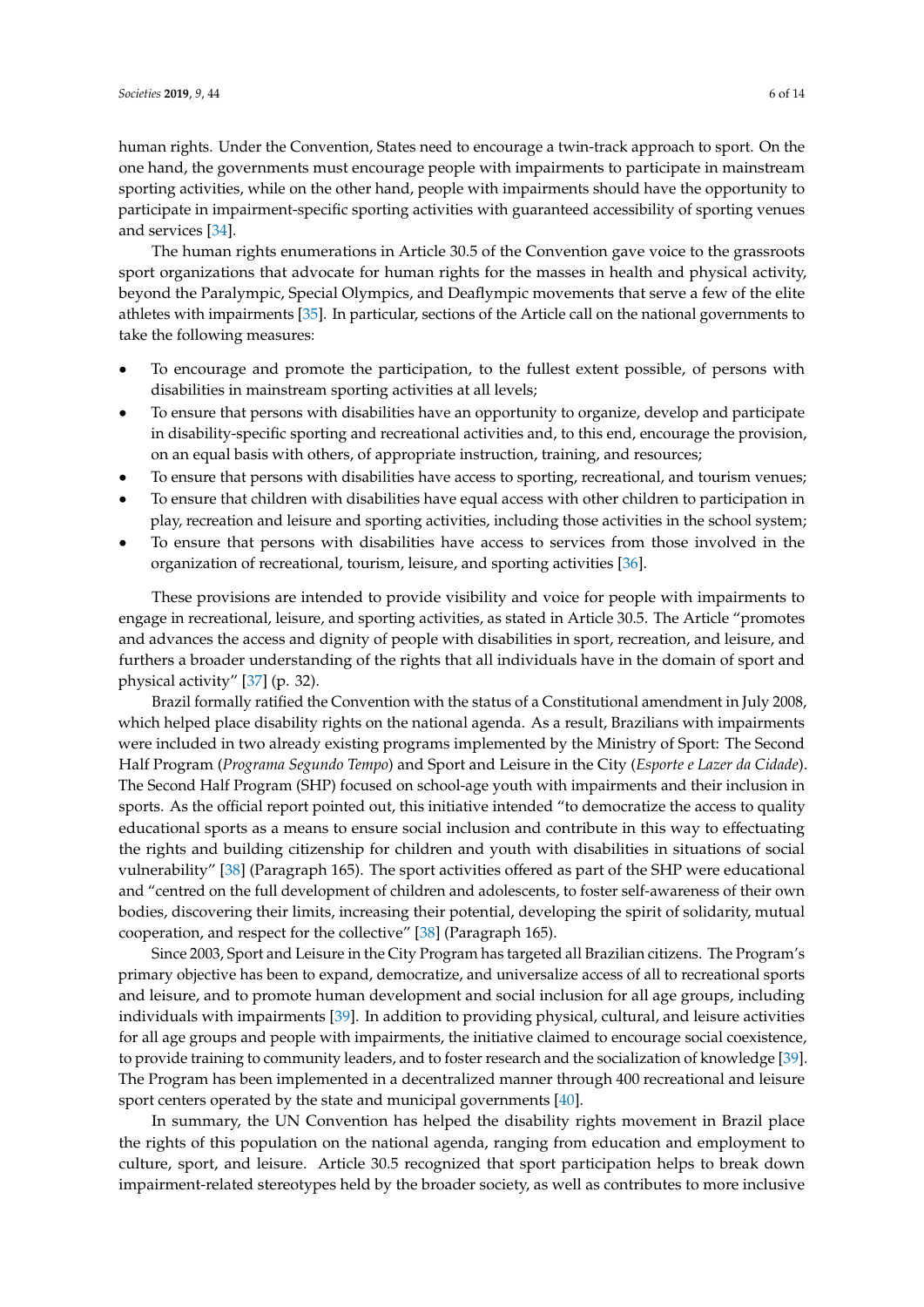communities and greater social cohesion [\[34\]](#page-11-19). Although the adoption of the Convention in Brazil emphasized social inclusion in the discourses of sport participation, these discourses were not successful in changing the attitudes and behaviors of the people. For example, Sport and Leisure in the City Program registered weak participation (only about two percent) of people with impairments, urging the Ministry of Sport to rethink the program design, expected impacts, and accessibility [\[40\]](#page-12-5).

# *3.4. Rio 2016 Paralympics and Sport Participation Legacy*

The Sport and Venues Plan for the Rio 2016 Olympic and Paralympic Games was developed with several principles in mind, among them:

- ensuring strong legacies for all Olympic and Paralympic sports and for community and youth recreation, and;
- optimizing the social impact of sport on the city and its people [\[41\]](#page-12-6) (p. 9).

Rio de Janeiro's candidature bid for the 2016 Games described its intent to invest in sport as a catalyst for social inclusion through sport and the expansion of sport infrastructure. As part of their sport participation legacy with its derivative health and social benefits for both Rio and the entire country, the government promised to bring these benefits to the socially vulnerable children and youth living in low-income areas, such as Rio's favelas, or urban slums [\[42\]](#page-12-7). Moreover, the organizers intended to promote active involvement of, and benefits to, 65 million young Brazilians and 180 million youths across South America [\[42\]](#page-12-7).

Although there are no official data on sport participation legacy after the Rio 2016 Games, some believe that because of inadequately designed policies and poorly implemented programs, their sport participation legacy aimed at the marginalized groups is likely to be ineffective and unenduring [\[43\]](#page-12-8). Moreover, a lack of legacy planning and issues in the governance of the legacy of the Rio 2016 Games had a negative impact on the perceived value of legacy programs and resulted in cuts to government funding [\[44\]](#page-12-9). Another study of the perceptions of the potential for the sport participation legacy post-Rio 2016 revealed that legacy planning and implementation had neither community involvement nor open discussions about the proposal for hosting the Games [\[44\]](#page-12-9). Research indicates that one of the main factors in building a sport participation legacy is public participation in planning and implementing programs that will capitalize on sport mega-events [\[45\]](#page-12-10).

Such failure to implement a long-term sport participation legacy for Rio's marginalized youth is, in fact, reflective of Brazilian's sport policy more broadly. Brazilian sport programs and their continued funding have historically been heavily dependent on political will [\[43\]](#page-12-8). Another problem was the public-private partnerships that the government heavily relied on in preparation for the Rio 2016 Games. The subcontracting of the construction of the Olympic sites to the private sector meant not only higher construction costs but also inconsistent and unaccountable service delivery, unstable management, discontinuity, and privatization when the Games were over. At least the experience of the 2007 Pan-American Games in Brazil has shown this to have been the case [\[43\]](#page-12-8).

One may argue that in fact, sport participation legacies are something of a myth and offer little empirical evidence of such legacies enduring past the mega-events, especially for individuals who are not physically active. A study of the impact of the Paralympics on young people with impairments found that viewing Paralympic sports or having Paralympians as role models would not likely result in increased engagement in sport activities [\[46\]](#page-12-11). Instead, the scholars argued that an increased sports engagement among children with impairments in the wake of the Paralympic Games would take place only when coupled with improved opportunities to engage in sport.

Regardless of the consistent empirical findings to the contrary, there seems to be ongoing hope for a positive effect from sporting events on participation [\[47,](#page-12-12)[48\]](#page-12-13). For example, the organizers of the London 2012 Games created high expectations of sport participation legacies, but in reality, sport participation had dropped, especially among the poor and working-class population groups [\[47\]](#page-12-12). It seems that in the case of the London 2012 and the Rio 2016 Games, the promises of sport participation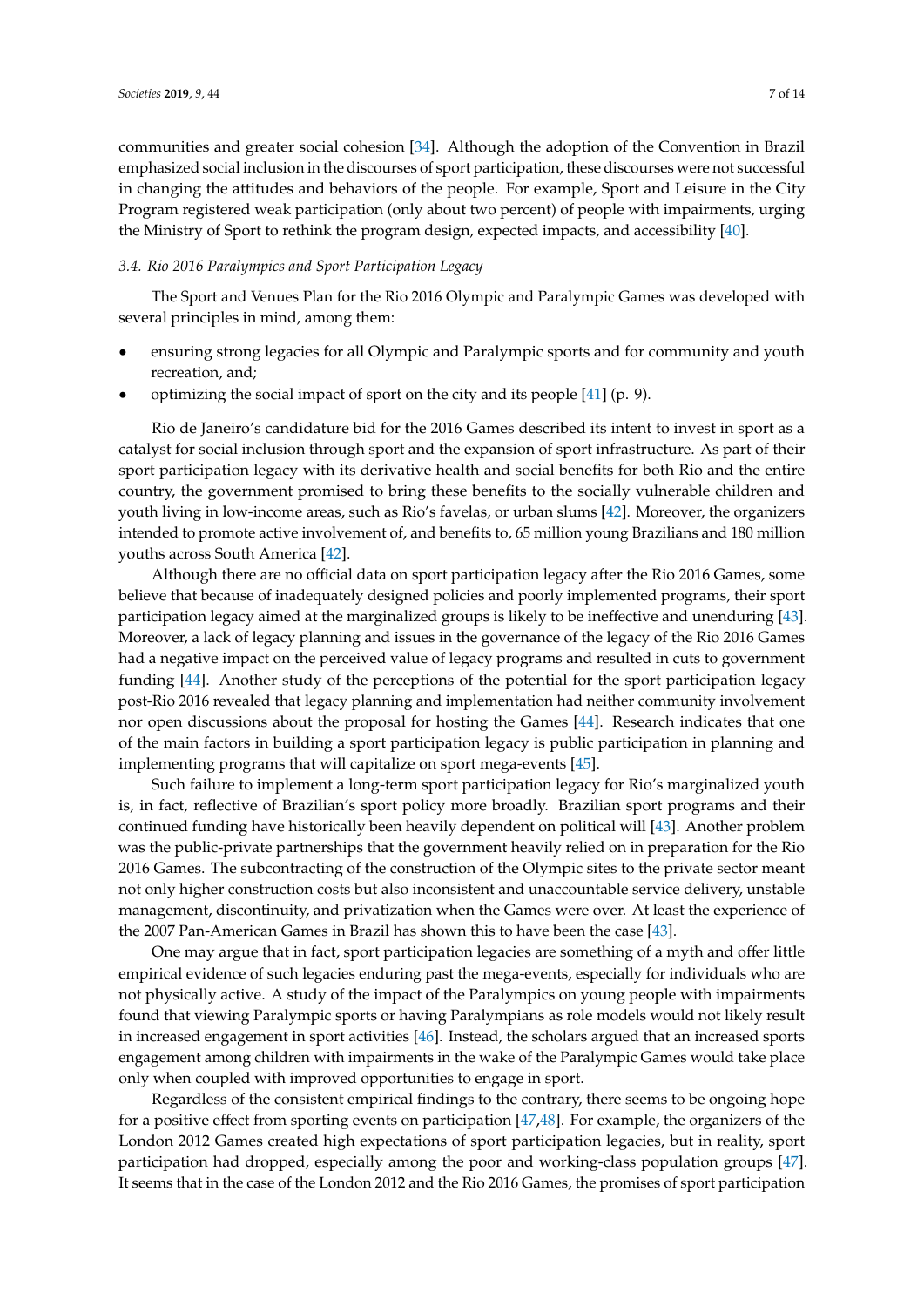legacies remained mere rhetoric of hope, without much evidence to back up those claims. Not only is such legacy intangible by nature and challenging to implement successfully, but it is even harder to measure its effects [\[43\]](#page-12-8).

Regarding policy change, the preparation for the Rio 2016 Games and the mega-event itself left no significant impact on promoting sport participation among Brazilians with impairments. Despite a growing interest of Brazilians with impairments in sport after the Rio Paralympics, critics point to persisting barriers to sport participation, which include inadequate and insufficient sporting infrastructure, insufficient sport funding, lack of adequately trained professionals, accessibility, and logistical issues among others [\[49,](#page-12-14)[50\]](#page-12-15). None of the government policies and programs intended to address these barriers and the Rio 2016 impact evaluation documents did not contain a planned sport participation legacy after the mega-event.

The National Plan for the Rights of Persons with Disability, launched in 2011 and entitled Living without Limits (*Viver Sem Limite*), contained the nation's proposed strategic actions for this group in the areas of education, health, citizenship, and accessibility, however, it only mentions the elite sport and the upcoming Paralympic Games that Brazil hosted in 2016 [\[51\]](#page-13-0). Next, the 2016–2019 Multi-year Plan (*Plano Plurianual*) that outlined the priorities of government policy for the period did not contain any sport participation programs or policies for people with impairments [\[52\]](#page-13-1). The section of the Plan entitled "Program 2063, Promotion and Defense of the Rights of Persons with Disabilities" (*Programa 2063, Promoção e Defesa dos Direitos de Pessoas com Deficiência*) refers to government programs and outcomes in education, accessibility, and housing, but no access to sport policies or outcomes explicitly targeting individuals with impairments. In the section entitled "Program 2035, Sport, Citizenship, and Development" *(Programa 2035, Esporte, Cidadania e Desenvolvimento*), the document cites the Program Sport and Leisure in the City that includes people with impairments without any specific data on sport participation of this population.

In summary, although the Rio 2016 organizers intended for the mega-event to leave a lasting sport participation legacy, they did not make it clear how different target groups would exercise their right to access sport facilities and resources in the long term. One of the outcomes of the Paralympic legacy can be revealed by examining whether ordinary people with impairments have been encouraged and supported to seek a long-term quality of life through the practice of sports [\[53\]](#page-13-2). However, analysts caution that the lack of commitment and consistency in policy implementation could be a significant obstacle in Brazil that has a long history of discontinuing public services and programs [\[54\]](#page-13-3). It seems that the Rio 2016 legacy will hardly endure until policies are designed and implemented with a long-term vision and political commitment.

# **4. Discussion**

Against the background of conditions and formation of sport participation discourses over the past four decades, this section draws on the current debates on social inclusion to examine the form and meaning of inclusion in sport for individuals with impairments in Brazil. Although sport has the potential for social inclusion, it can also be a divisive social practice that reinforces presumptions about the capabilities of specific groups, in particular, of individuals with impairments [\[55\]](#page-13-4). Social inclusion was a fundamental principle in the drafting of the UN Convention on the Rights of Persons with Disabilities, as it aimed to address the long-lasting oppression and exclusion of people with impairments from social, economic, political, and cultural domains of society.

There seems to be a lack of consensus among scholars, practitioners, and policy makers about what constitutes social inclusion. In one study, the authors surveyed multiple definitions of social inclusion in the available literature and were able to draw out some common elements, as outlined below. Thus, social inclusion constitutes:

- a series of complex interactions between environmental factors and personal characteristics that provide opportunities to;
- access public goods and services;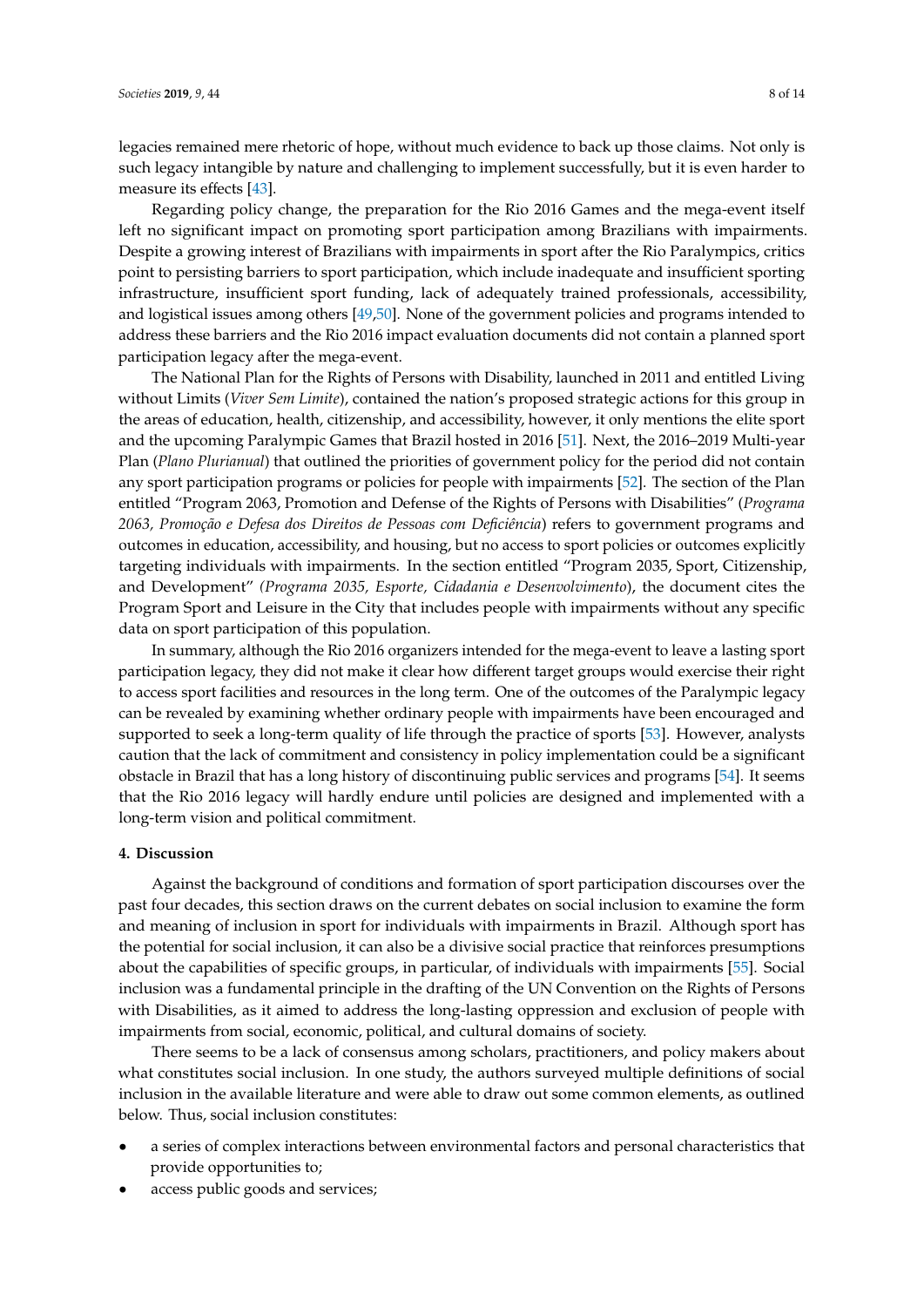- experience valued and expected social roles of one's choosing based on his/her age, gender and culture;
- be recognized as a competent individual and trusted to perform social roles in the community, and;
- belonging to a social network within which one receives and contributes support [\[56\]](#page-13-5) (p. 82).

This definition goes beyond material inequalities and securing fundamental human rights, which are necessary but not sufficient conditions for individuals to be fully included in their families, communities, and society [\[57\]](#page-13-6). It also conceptualizes social inclusion as a combination of participation, access, and recognition of autonomy, capacity, and accomplishments of people with impairments.

It is helpful to distinguish between social inclusion in sport and social inclusion through sport [\[55\]](#page-13-4). The former implies actual existence of equal opportunities in the access to sport, while the latter refers to the development of skills (social, motor, cognitive, perceptual, and so on) that are also applicable outside sport. While both concepts are essential for people with impairments, this article focuses on the notion of social inclusion in sport.

The analysis of the recent inclusion debates in sport helps the argument that inclusion in sport is distinct from inclusion in other contexts, for example, in education and workplace [\[58\]](#page-13-7). Differently from those contexts, nonparticipation in sport is not equivalent to social exclusion, which would be the case if people wanted to participate but could not. Inclusion in sport should consider guaranteeing access, improving participation, and offering a continuum of opportunities for people with impairments [\[58\]](#page-13-7). This argument is in line with the UN Convention that stated that the states should encourage a twin-track approach to sport participation, in both mainstream sport with necessary adaptations and in parasport.

Some scholars suggested understanding inclusion in sport as ranging across "access, participation and achievement" that makes it more process-oriented and empowering for persons with impairments [\[58](#page-13-7)[,59\]](#page-13-8) (p. 11). Considering the concept of social inclusion laid out above [\[56\]](#page-13-5), without the recognition of everyone as equally valued individuals, the process of social inclusion will hardly advance. A study of the barriers to sport participation faced by individuals with impairments in England revealed that psychological barriers were the hardest to overcome [\[60\]](#page-13-9). The internal beliefs and perceptions of people with impairments themselves and the attitudes of people without impairments were the most significant barriers to sport participation, ahead of physical and logistical hurdles [\[60\]](#page-13-9).

Consequently, a more comprehensive understanding of inclusion in sport would situate diverse sport participation activities along the "inclusion spectrum" which provides the following five distinct modalities of practice [\[58\]](#page-13-7) (pp. 14–15):

- Segregated activities, specially thought for and proposed for people with impairments and practised in separate times and spaces;
- Parallel activities, where athletes with impairments train separately with their peers, but the group is part of a local sports club;
- Disability sport activities that are typically practised by the participants with impairments, but can also have children and adults with and without impairments included in disability sport together, following the rules of a specific parasport;
- Open activities, where everyone is involved in the same activity, which can be cooperative or unstructured movement games, with minimal or no adaptations to the environment or equipment;
- Modified activities designed for all, with specific adaptations to space, rules, tasks, and equipment.

The inclusion spectrum allows for activities that bring together people with different physical abilities, characteristics, and expectations, by their individual choice, and many scholars have defended giving segregated and more inclusive approaches equal importance [\[58\]](#page-13-7). However, there are also scholars who argue against segregated solutions that are separated from mainstream sport, arguing that "being placed in any form of a segregated setting tends to force disabled people to lead a separate or parallel life" [\[1\]](#page-10-0) (p. 80), which counters the overall purpose of social inclusion. Under the Constitution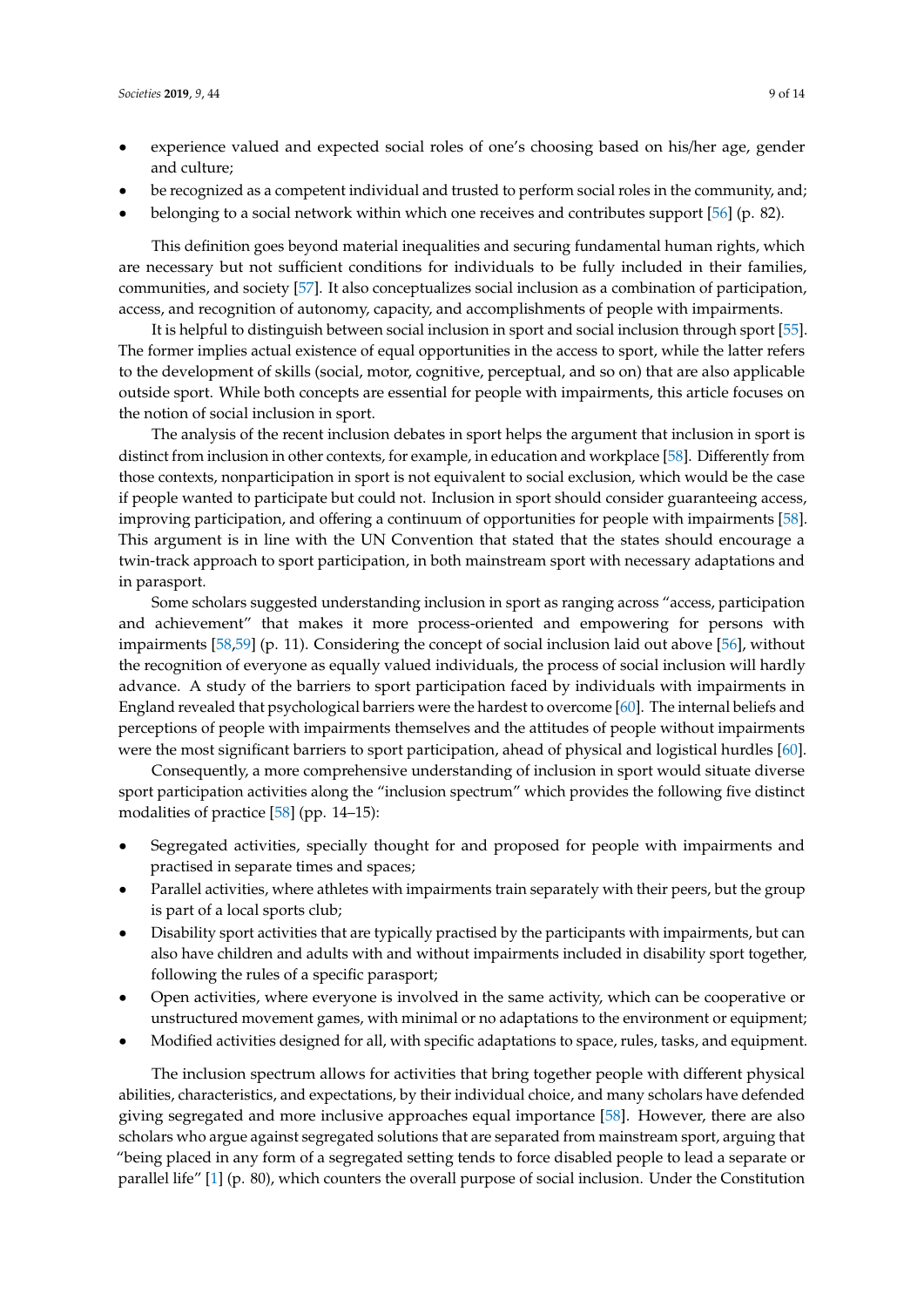of 1988, the concept of social inclusion encompassed a group of social rights, such as education, health, work, and leisure, which are grouped as "right to social inclusion" [\[61\]](#page-13-10). However, it seems that the discourse of inclusion, legitimized by Brazil's Constitution and reproduced in the legislation and public policies, focuses mainly on providing access to social rights. A more robust understanding of social inclusion would help policy makers tackle the obstacles that impede fully guaranteeing social rights in practice for all Brazilians. In the case of sport, the programs and policies in place do not adequately address the many barriers that the population with impairments faces to sport participation, either in an inclusive or in a segregated setting. England's findings [\[60\]](#page-13-9) are helpful for Brazil's context as well. Addressing psychological, physical, and logistical barriers through increasing awareness, communication, and demand for sport activities are critical steps in building sport-based inclusion of people with impairments.

Social inclusion has also been a core value guiding the SFA politics [\[6\]](#page-10-5). If the SFA policies and initiatives aim for an outcome of equal sport participation, then their target should be to raise the proportion of people with impairments who participate in sports and exercise to a similar level of participation among people without impairments [\[1\]](#page-10-0). In Brazil, as in many developing countries, there is a significant overlap between impairment, disability, and poverty, which leads to weak social participation and reduced opportunities to improve one's life prospects. Because poverty significantly limits leisure and recreation spending [\[62\]](#page-13-11), genuinely inclusive sport participation policies must engage with the socio-structural factors of exclusion, which are mostly beyond the scope of existing sport and recreational policies and programs. In other words, separate policies would need to be replaced by multi-sectoral ones that integrate other socioeconomic issues, such as transportation, city planning, education, tourism, and leisure. Furthermore, for sport practices to be inclusive and associated with equal opportunities and the SFA movement, policy development needs to be participatory, with input from people with impairments who bring in their knowledge, experiences, and practice.

Considering the perspectives of people with impairments, or what Foucault called "subjugated knowledges"—"a whole set of knowledges that have been disqualified as inadequate to their task"—may help to produce more informed and deliberative decisions [\[63\]](#page-13-12) (p. 82). This step by itself may not address the challenges in sport participation policies, but it will engage divergent viewpoints from individuals with impairments and their advocates and may lead to the emergence of different discursive patterns and tensions in the understanding of inclusion in sport, thus challenging the existing practices.

## **5. Conclusions**

From its beginnings, discourses of Sport for All were closely linked to the discourses of democratization of the access to sport and leisure and promotion of social inclusion. However, when the military dictatorship imported the idea and launched the campaign in Brazil, the official discourse turned sport into an instrument of political propaganda and social control. The dynamics of panopticism permeated the implementation of the SFA campaign that had little to do with social inclusion in sport.

After the formal restoration of democracy in Brazil, the new 1988 Constitution incorporated the original intent of SFA that framed sport as a human right. The Constitution and subsequent laws gave rise to several national and local programs under the SFA brand that have been implemented in a decentralized manner by public and private actors. However, Brazil's neoliberal reforms of the 1990's reshaped power relations in the area of sport and leisure, affecting the state's capacity to guarantee the population's rights, thus weakening the purport of the democratic Constitution. Consequently, addressing the needs of the population with impairments in the policies and programs under the SFA umbrella did not have a comprehensive and progressive approach, as the brief discussion of the government programs above demonstrated.

The adoption of the UN Convention brought advances to the disability rights movement in Brazil and urged the government to recognize the challenges and obstacles in guaranteeing social rights to citizens with impairments, including access to sport and leisure. The resulting sport and recreation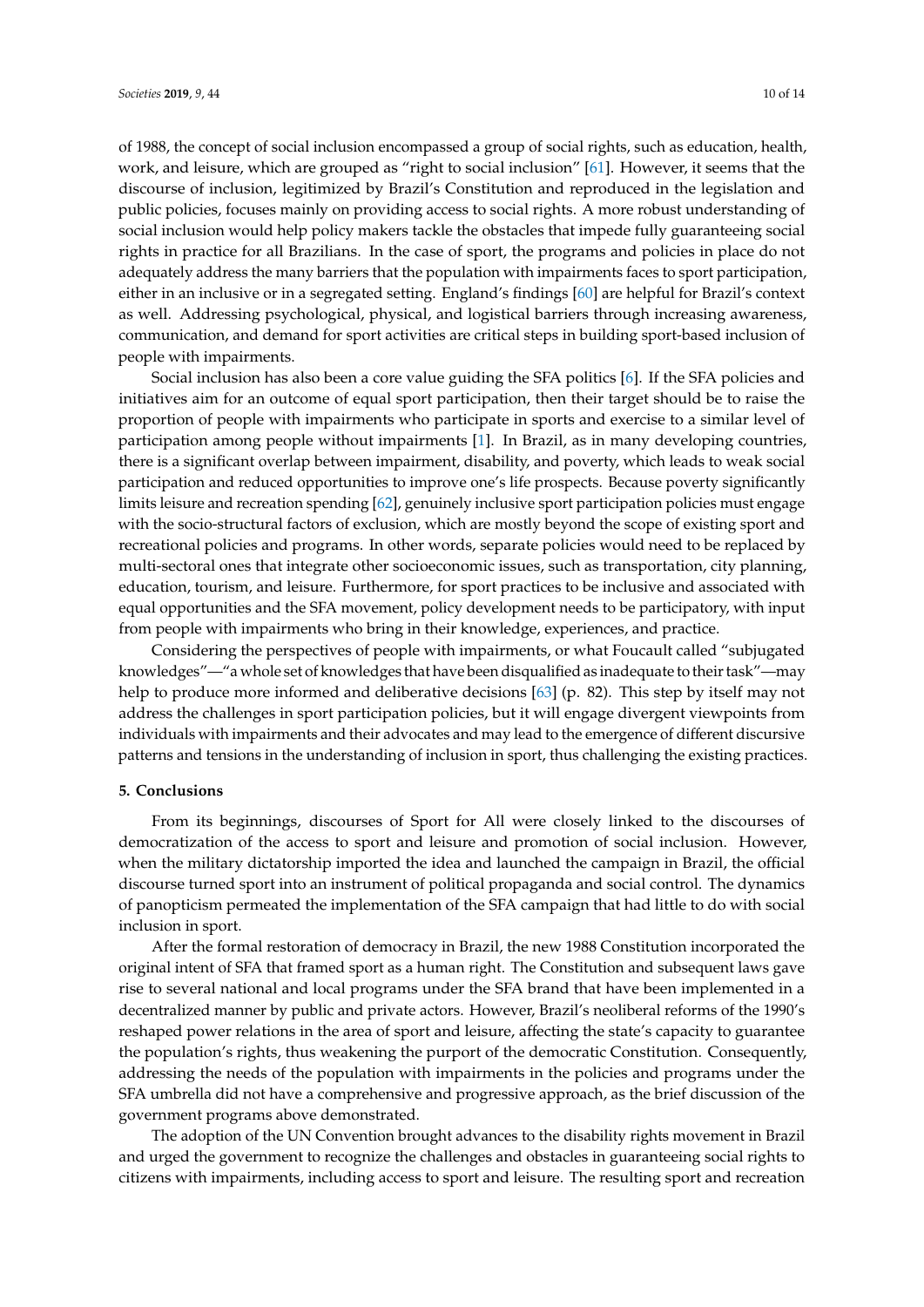policies and programs purportedly became more inclusive, although in practice they had little impact on sport-based inclusion of individuals with impairments. Failure of the Rio 2016 Games organizers to plan for and implement a lasting sport participation legacy points to missed opportunities to derive significant positive benefits from the event itself or from leveraging activities and accomplishments surrounding it. Beyond the inspirational effects of elite sport, there may even be potentially negative aspects of elite sport performances that are perceived unattainable to the potential participants with impairments [\[47\]](#page-12-12).

Despite the broad consensus on the potential of sport in promoting social inclusion, it can only be realized when the discourses of social inclusion that underpin the respective policies, encompass access, participation, and recognition of citizens with impairments as equals. Sport-based inclusion needs to employ more comprehensive strategies, from the appropriate professional training of sport professionals, adequate space and equipment, and accessible transportation and logistics to the prevention of discrimination and abuse and awareness raising, as previous empirical studies recommended [\[60\]](#page-13-9). Moreover, sport policy development needs to engage with the perspectives of people with impairments and provide the conditions for them to take on more assertive knowledge roles in the process of social inclusion in sport.

**Funding:** This research received no external funding.

**Acknowledgments:** I am grateful to my colleagues at the Virginia Tech Institute for Policy and Governance for their support with my attendance and presentation of the earlier version of this article at the 25th Annual Conference of the European Association for Sport Management (EASM) at the University of Bern, Switzerland. I am also appreciative for the peer reviewers' comments and suggestions that helped me to clarify and strengthen the article's argument.

**Conflicts of Interest:** The author declares no conflict of interest.

# **References**

- <span id="page-10-0"></span>1. Jespersen, E. Sport for All: Frail bodies. *Phys. Cult. Sport Stud. Res.* **2015**, *65*, 74–85. [\[CrossRef\]](http://dx.doi.org/10.1515/pcssr-2015-0013)
- <span id="page-10-1"></span>2. Teixeira, S. O Esporte para Todos: 'Popularização' do lazer e da recreação. [Sport for All: The 'popularization' of leisure and recreation]. *Recorde: Revista de História do Esporte* **2009**, *2*. Available online: http://[www.sport.](http://www.sport.ifcs.ufrj.br/recorde/pdf/recordeV2N2_2009_16.pdf) ifcs.ufrj.br/recorde/pdf/[recordeV2N2\\_2009\\_16.pdf](http://www.sport.ifcs.ufrj.br/recorde/pdf/recordeV2N2_2009_16.pdf) (accessed on 1 February 2019).
- <span id="page-10-2"></span>3. Donnelly, P. 1968 and all that: Social change and the social sciences of sport. *Sport Soc.* **2010**, *13*, 1–5. [\[CrossRef\]](http://dx.doi.org/10.1080/17430430903377649)
- <span id="page-10-3"></span>4. Javier, F. The sport for all ideal: A tool for enhancing human capabilities and dignity. *Phys. Cult. Sport Stud. Res.* **2014**, *63*, 20–28. [\[CrossRef\]](http://dx.doi.org/10.2478/pcssr-2014-0019)
- <span id="page-10-4"></span>5. International Olympic Committee (IOC). *Olympic Charter*; International Olympic Committee: Lausanne, Switzerland, 2016; Available online: https://stillmed.olympic.org/media/[Document%20Library](https://stillmed.olympic.org/media/Document%20Library/ OlympicOrg/General/EN-Olympic-Charter.pdf#_ga=2.37965411.1183319866.1512406026-945388327.1512406026)/OlympicOrg/ General/EN-Olympic-Charter.pdf#\_ga=[2.37965411.1183319866.1512406026-945388327.1512406026](https://stillmed.olympic.org/media/Document%20Library/ OlympicOrg/General/EN-Olympic-Charter.pdf#_ga=2.37965411.1183319866.1512406026-945388327.1512406026) (accessed on 9 February 2019).
- <span id="page-10-5"></span>6. Tubino, M. Sports for All movement: From opposing high-level performance sports to promoting current health. *FIEP Bull.* **2003**, *73*. Available online: http://[www.fiepbulletin.net](http://www.fiepbulletin.net/index.php /fiepbulletin/article/download/2584/5056)/index.php/fiepbulletin/article/ [download](http://www.fiepbulletin.net/index.php /fiepbulletin/article/download/2584/5056)/2584/5056 (accessed on 1 February 2019).
- <span id="page-10-6"></span>7. Shakespeare, T. *Disability Rights and Wrongs*; Routledge: London, UK, 2006.
- <span id="page-10-9"></span>8. Schillmeier, M. *Rethinking Disability: Bodies, Senses, and Things*; Routledge: New York, NY, USA, 2010.
- 9. Scully, J.L. *Disability Bioethics: Moral Bodies, Moral Di*ff*erence*; Rowman & Littlefield: Lanham, MD, USA, 2008.
- <span id="page-10-7"></span>10. Siebers, T. *Disability Theory*; University of Michigan Press: Ann Arbor, MI, USA, 2008.
- <span id="page-10-8"></span>11. Corker, M.; French, S. Reclaiming Discourse in Disability Studies. In *Disability Discourse*; Corker, M., French, S., Eds.; Open University Press: Buckingham, UK, 1999; pp. 1–11.
- <span id="page-10-10"></span>12. Kayess, R.; French, P. Out of Darkness into Light? Introducing the Convention on the Rights of Persons with Disabilities. *Hum. Rights Law Rev.* **2008**, *8*, 1–34. [\[CrossRef\]](http://dx.doi.org/10.1093/hrlr/ngm044)
- <span id="page-10-11"></span>13. Hartley, C. Disability and Justice. *Philos. Compass* **2011**, *6*, 120–132. [\[CrossRef\]](http://dx.doi.org/10.1111/j.1747-9991.2010.00375.x)
- <span id="page-10-12"></span>14. Steed, K. Social inclusion and exclusion. *Culturescope* **2015**, *106*, 28–30.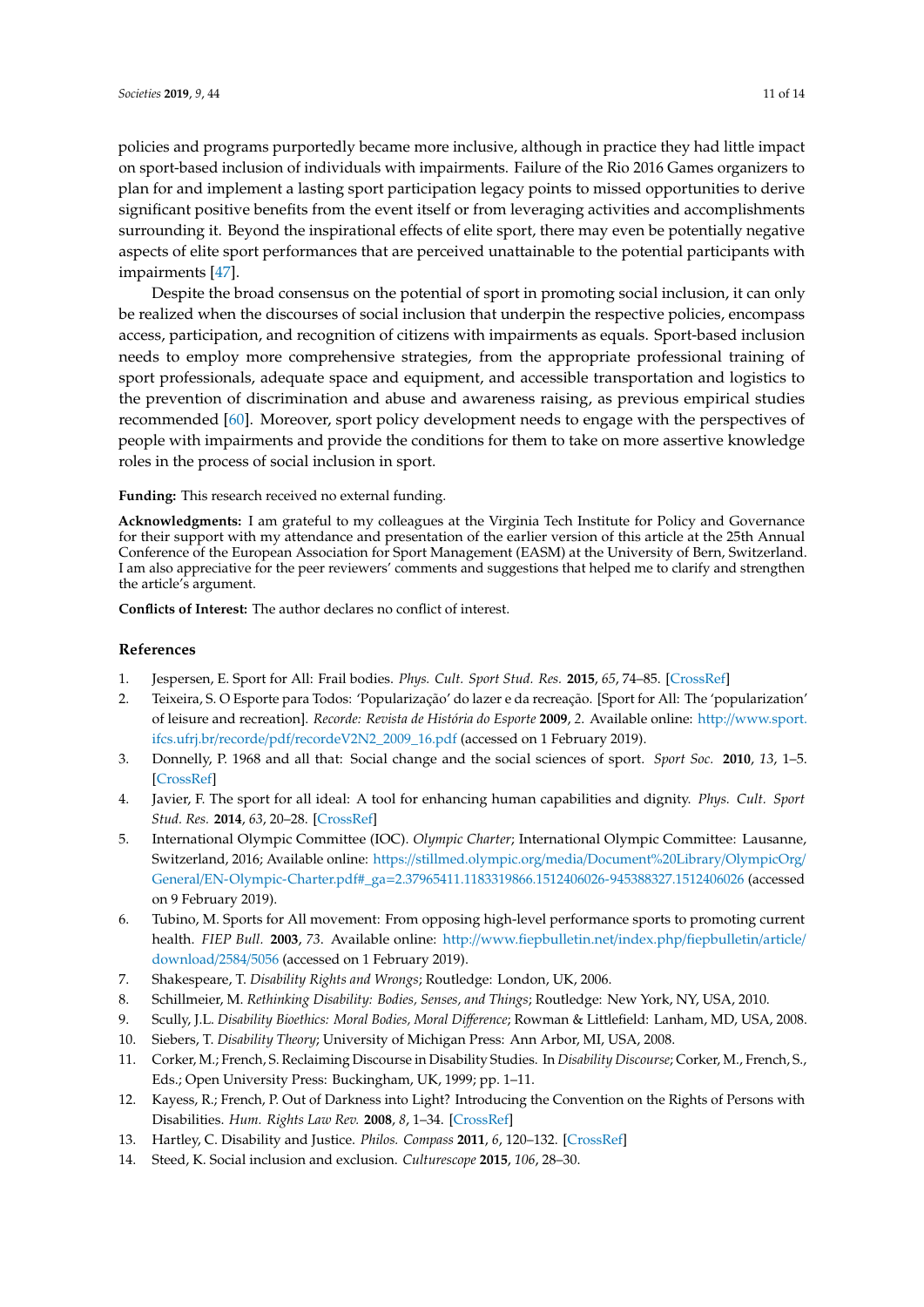- <span id="page-11-0"></span>15. Hodge, K.; Sharp, L.A. Case Studies. In *Routledge Handbook of Qualitative Research in Sport and Exercise*; Sparkes, A., Smith, B., Eds.; Routledge: London, UK, 2016; pp. 62–74.
- <span id="page-11-1"></span>16. Tracy, S.J. Qualitative quality: Eight 'big tent' criteria for excellent qualitative research. *Qual. Inq.* **2010**, *16*, 837–851. [\[CrossRef\]](http://dx.doi.org/10.1177/1077800410383121)
- <span id="page-11-2"></span>17. Dean, M. *Critical and E*ff*ective Histories: Foucault's Methods and Historical Sociology*; Routledge: New York, NY, USA; London, UK, 1994.
- <span id="page-11-3"></span>18. Foucault, M. *Archaeology of Knowledge*; Pantheon Books: New York, NY, USA, 1972.
- <span id="page-11-4"></span>19. King, S. Poststructuralism and the sociology of sport. In *Routledge Handbook of the Sociology of Sport*; Giulianotti, R., Ed.; Routledge: London, UK; New York, UY, USA, 2015; pp. 94–104.
- <span id="page-11-5"></span>20. Howarth, D. *Discourse*; Open University Press: Buckingham, UK, 2000.
- <span id="page-11-6"></span>21. Bueno, L. Políticas públicas do esporte no Brasil: Razões para o predomínio do alto rendimento. [Public policy in sport in Brazil: Reasons for the elite sport predominance]. Ph.D. Thesis, Escola de Administração de Empresas de São Paulo, São Paulo, Brazil, 2008.
- <span id="page-11-7"></span>22. Pazin, N.P.A. Esporte para Todos: A reinvenção da alegria brasileira, 1971–1985 [Sport for All: A reinvention of the Brazilian joy, 1971–1985]. In Proceedings of the XXVIII National Symposium on History, Florianopolis, Brazil, 27–31 July 2015.
- <span id="page-11-8"></span>23. Menezes, N.M.S.; Marcelino, N.C. O Esporte para Todos e a educação do corpo: Notas acerca das práticas corporais e de lazer no contexto da ditadura militar brasileira. [Sport For All and body education: Notes on the body practices and leisure in the context of Brazilian military dictatorship]. In Proceedings of the VII Congresso Goiano de Ciências do Esporte, Anapolis, Brazil, 3–5 June 2011.
- <span id="page-11-9"></span>24. Lanna, M.C.M., Jr. *História do Movimento Político das Pessoas com Deficiência no Brasil. [The History of the Political Movement of People with Disabilities in Brazil]*; Secretaria de Direitos Humanos: Brasília, Brazil, 2010.
- <span id="page-11-10"></span>25. Brazil. Constituição da República Federativa do Brasil de 1988 [1988 Constitution of the Federal Republic of Brazil]. 1988. Available online: http://www.planalto.gov.br/ccivil\_03/constituicao/[constituicaocompilado.htm](http://www.planalto.gov.br/ccivil_03/constituicao/ constituicaocompilado.htm) (accessed on 20 March 2019).
- <span id="page-11-11"></span>26. Valente, E.F. Esporte para Todos: A Desescolarização da Educação Física e do Esporte e o Universalismo Olímpico. [Sport For All: Disembedding of Physical Education and Sport and the Olympic Universalism]. Ph.D. Thesis, Universidade Estadual de Campinas, Campinas, Brazil, 1996.
- <span id="page-11-12"></span>27. Tasso, F. O desporto na Constituição Federal brasileira. Blog post. 2008. Available online: https://blogextracampo.wordpress.com/2008/09/10/[artigo-juridico-o-desporto-na-constituicao](https://blogextracampo.wordpress.com/2008/09/10/artigo-juridico-o-desporto-na-constituicao-federal-brasileira/)[federal-brasileira](https://blogextracampo.wordpress.com/2008/09/10/artigo-juridico-o-desporto-na-constituicao-federal-brasileira/)/ (accessed on 30 March 2019).
- <span id="page-11-13"></span>28. Silva, R.M.; Silva, M.R. O esporte como um direito: Traços e tramas da Constituição de uma verdade. [Sport as a right: True features and plot of the Constitution]. *Movimento* **2015**, *21*, 69–80. [\[CrossRef\]](http://dx.doi.org/10.22456/1982-8918.45935)
- <span id="page-11-14"></span>29. Almeida, B.S.; Coakley, J.; Marchi Júnior, W.; Starepravo, F.A. Federal government funding and sport: The case of Brazil, 2004–2009. *Int. J. Sport Policy Politics* **2012**, *4*, 411–426. [\[CrossRef\]](http://dx.doi.org/10.1080/19406940.2012.735687)
- <span id="page-11-15"></span>30. Oléias, V. Políticas esportivas do neoliberalismo. [Neoliberalism's sport policies]. *Motrivivência* **1999**, *12*. Available online: https://[periodicos.ufsc.br](https://periodicos.ufsc.br/index.php/motrivivencia/article/view/14413)/index.php/motrivivencia/article/view/14413 (accessed on 1 March 2019).
- <span id="page-11-16"></span>31. Coakley, J. Ideology doesn't just happen: Sports and neoliberalism. *Revista de Associação Latinoamericana de Estudos Socioculturais de Esporte* **2011**, *1*, 67–84.
- <span id="page-11-17"></span>32. Mastandrea, L. The importance of sport to the Convention on the Rights of Persons with Disabilities. In *Sport in the United Nations Convention on the Rights of Persons with Disabilities*; International Disability in Sport Working Group, 2007; pp. 39–40. Available online: https://[www.sportanddev.org](https://www.sportanddev.org/en/document /un-reports-un-resolutions/sport-united-nations-convention-rights-persons-disabilities)/en/document/un-reportsun-resolutions/[sport-united-nations-convention-rights-persons-disabilities](https://www.sportanddev.org/en/document /un-reports-un-resolutions/sport-united-nations-convention-rights-persons-disabilities) (accessed on 28 February 2019).
- <span id="page-11-18"></span>33. Chantereault, T. Sport and Leisure Activities. In *Sport in the United Nations Convention on the Rights of Persons with Disabilities*; International Disability in Sport Working Group, 2007; pp. 24–25. Available online: https://www.sportanddev.org/en/document/[un-reports-un-resolutions](https://www.sportanddev.org/en/document/un-reports-un-resolutions/ sport-united-nations-convention-rights-persons-disabilities)/sport-united[nations-convention-rights-persons-disabilities](https://www.sportanddev.org/en/document/un-reports-un-resolutions/ sport-united-nations-convention-rights-persons-disabilities) (accessed on 28 February 2019).
- <span id="page-11-19"></span>34. Walker, S. The Convention on the Rights of Persons with Disabilities: Participation in sport and the right to take part in cultural life. In *Sport in the United Nations Convention on the Rights of Persons with Disabilities*; International Disability in Sport Working Group, 2007; pp. 16–17. Available online: https://[www.sportanddev.org](https://www.sportanddev.org/en/document/un-reports-un-resolutions/ sport-united-nations-convention-rights-persons-disabilities)/en/ document/un-reports-un-resolutions/[sport-united-nations-convention-rights-persons-disabilities](https://www.sportanddev.org/en/document/un-reports-un-resolutions/ sport-united-nations-convention-rights-persons-disabilities) (accessed on 28 February 2019).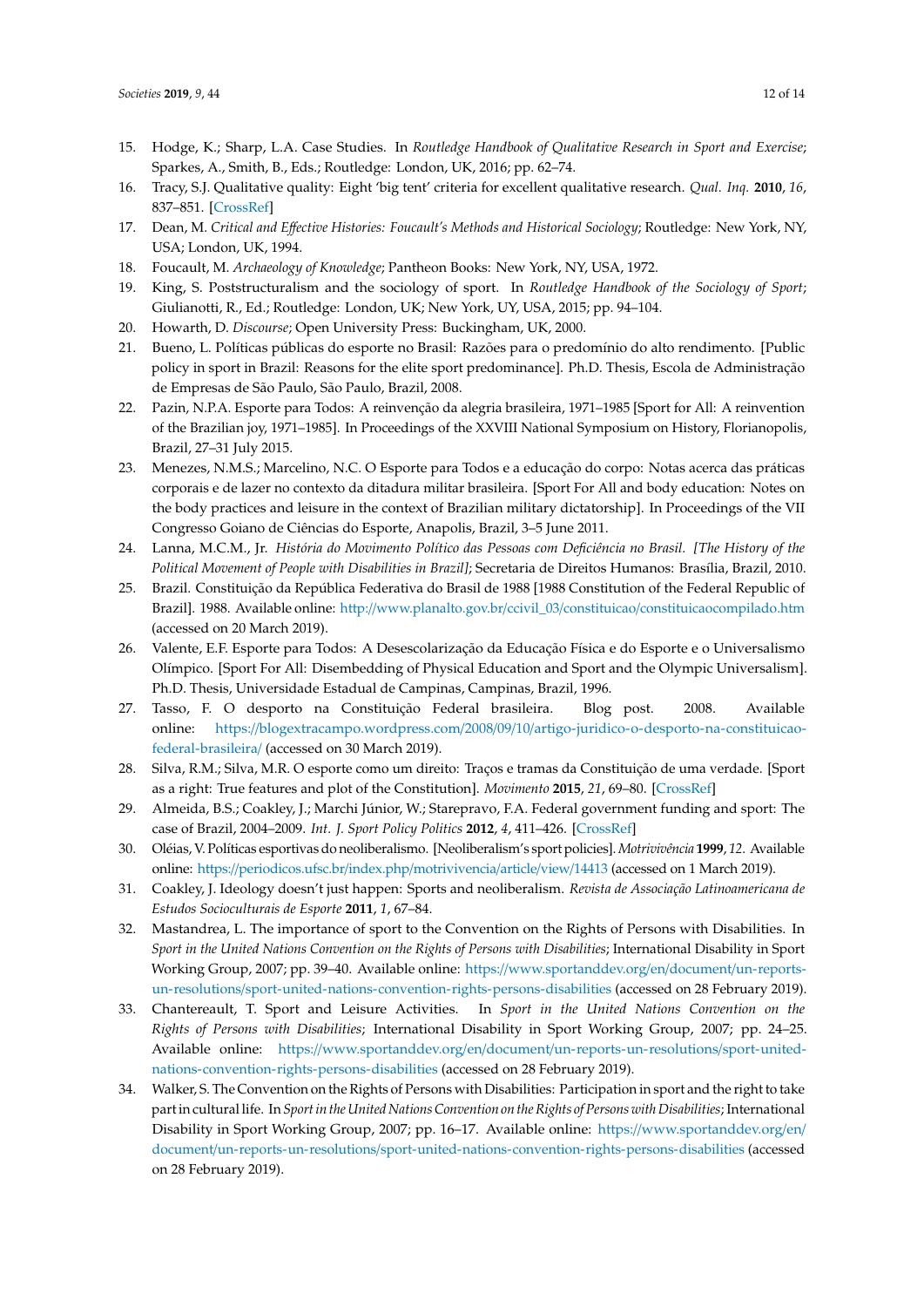- <span id="page-12-0"></span>35. Sherrill, C. United Nations Convention on the Rights of Persons with Disabilities: Position Statement of the International Federation of Adapted Physical Activity. In *Sport in the United Nations Convention on the Rights of Persons with Disabilities*; International Disability in Sport Working Group, 2007; pp. 37–38. Available online: https://www.sportanddev.org/en/document/[un-reports-un-resolutions](https://www.sportanddev.org/en/document/un-reports-un-resolutions/ sport-united-nations-convention-rights-persons-disabilities)/sport[united-nations-convention-rights-persons-disabilities](https://www.sportanddev.org/en/document/un-reports-un-resolutions/ sport-united-nations-convention-rights-persons-disabilities) (accessed on 28 February 2019).
- <span id="page-12-1"></span>36. United Nations–Disability, Department of Economic and Social Affairs. Convention on the Rights of Persons with Disabilities (CRPD) Article 30–Participation in Cultural Life, Recreation, Leisure and Sport. 2006. Available online: https://www.un.org/development/desa/disabilities/[convention-on-the-rights-of-persons](https://www.un.org/development/desa/disabilities/ convention-on-the-rights-of-persons-with-disabilities/article-30-participation-in-cultural-life-recreation-leisure-and-sport.html)with-disabilities/[article-30-participation-in-cultural-life-recreation-leisure-and-sport.html](https://www.un.org/development/desa/disabilities/ convention-on-the-rights-of-persons-with-disabilities/article-30-participation-in-cultural-life-recreation-leisure-and-sport.html) (accessed on 1 February 2019).
- <span id="page-12-2"></span>37. Wolf, E.A.; Hums, M.A.; Roy, E.C. Understanding the Right to Sport in the United Nations Convention on the Rights of Persons with Disabilities. In *Sport in the United Nations Convention on the Rights of Persons with Disabilities*; International Disability in Sport Working Group, 2007; pp. 32–33. Available online: https://www.sportanddev.org/en/document/[un-reports-un-resolutions](https://www.sportanddev.org/en/document/un-reports-un-resolutions/ sport-united-nations-convention-rights-persons-disabilities)/sport[united-nations-convention-rights-persons-disabilities](https://www.sportanddev.org/en/document/un-reports-un-resolutions/ sport-united-nations-convention-rights-persons-disabilities) (accessed on 28 February 2019).
- <span id="page-12-3"></span>38. First National Report of the Federative Republic of Brazil on Fulfilment of the Provisions of the Convention on the Rights of Disabled Persons, 2008–2010; 2012. Available online: http://[www.pessoacomdeficiencia.gov.](http://www.pessoacomdeficiencia.gov.br/app/sites/default/files/arquivos/%5Bfield_generico_imagens-filefield-description %5 D _31.pdf) br/app/sites/default/files/arquivos/[%5Bfield\\_generico\\_imagens-filefield-description%5D\\_31.pdf](http://www.pessoacomdeficiencia.gov.br/app/sites/default/files/arquivos/%5Bfield_generico_imagens-filefield-description %5 D _31.pdf) (accessed on 25 November 2018).
- <span id="page-12-4"></span>39. Ministério do Esporte. Programa Esporte e Lazer da Cidade. [Sport and Leisure in the City]. 2017. Available online: http://www.esporte.gov.br/index.php/institucional/[esporte-educacao-lazer-e-inclusao-social](http://www.esporte.gov.br/index.php/institucional/esporte-educacao-lazer-e-inclusao-social/ esporte-e-lazer-da-cidade/programa-esporte-e-lazer-da-cidade-pelc)/esportee-lazer-da-cidade/[programa-esporte-e-lazer-da-cidade-pelc](http://www.esporte.gov.br/index.php/institucional/esporte-educacao-lazer-e-inclusao-social/ esporte-e-lazer-da-cidade/programa-esporte-e-lazer-da-cidade-pelc) (accessed on 30 March 2019).
- <span id="page-12-5"></span>40. Pancotto, E.P. O Esporte nas Políticas Públicas de Inclusão Social para Pessoas com Deficiência, no Brasil. [Sport in the Social Inclusion Policies for People with Disabilities in Brazil.]. Master's Thesis, State University of Campinas, Campinas, Brazil, 2016.
- <span id="page-12-6"></span>41. Comitê de Candidatura Rio 2016. Dossiê de candidatura do Rio de Janeiro à sede dos Jogos Olímpicos e Paraolímpicos de 2016. [Rio de Janeiro Candidature Dossier for hosting 2016 Olympic and Paralympic Games], 2009. Comitê Rio 2016: Rio de Janeiro, Brazil. Available online: http://[memoriadasolimpiadas.rb.](http://memoriadasolimpiadas.rb.gov.br/jspui/handle/123456789/594) gov.br/jspui/handle/[123456789](http://memoriadasolimpiadas.rb.gov.br/jspui/handle/123456789/594)/594 (accessed on 10 December 2018).
- <span id="page-12-7"></span>42. Guimarães, A.S. *Rio 2016, e agora? Oportunidades e desafios. [Rio 2016, what now? Opportunities and challenges]*; Centro de Estudos da Consultoria do Senado Federal: Brasilia, Brazil, 2009. Available online: http://[www12.senado.gov.br](http://www12.senado.gov.br/publicacoes/estudos-legislativos/tipos-de-estudos/textos-para-discussao/td-67-rio-2016-e-agora-oportunidades-e-desafios)/publicacoes/estudos-legislativos/tipos-de-estudos/textospara-discussao/[td-67-rio-2016-e-agora-oportunidades-e-desafios](http://www12.senado.gov.br/publicacoes/estudos-legislativos/tipos-de-estudos/textos-para-discussao/td-67-rio-2016-e-agora-oportunidades-e-desafios) (accessed on 10 December 2018).
- <span id="page-12-8"></span>43. Tahir, I. Rio 2016's unenduring legacy. Politheor: European Policy Network. 2016. Available online: http://politheor.net/[rio-2016s-unenduring-legacy](http://politheor.net/rio-2016s-unenduring-legacy/)/ (accessed on 20 January 2019).
- <span id="page-12-9"></span>44. Reis, A.C.; Frawley, S.; Hodgetts, D.; Thomson, A.; Hughes, K. Sport participation legacy and the Olympic games: The case of Sydney 2000, London 2012, and Rio 2016. *Event Manag.* **2017**, *21*, 139–158. [\[CrossRef\]](http://dx.doi.org/10.3727/152599517X14878772869568)
- <span id="page-12-10"></span>45. Girginov, V.; Hills, L. A sustainable sports legacy: Creating a link between the London Olympics and sports participation. *Int. J. Hist. Sport* **2008**, *25*, 2091–2116. [\[CrossRef\]](http://dx.doi.org/10.1080/09523360802439015)
- <span id="page-12-11"></span>46. Coates, J.; Vickerman, P.B. Paralympic legacy: Exploring the impact of the Games on the perceptions of young people with disabilities. *Adapt. Phys. Activity Q.* **2016**, *33*, 338–357. [\[CrossRef\]](http://dx.doi.org/10.1123/APAQ.2014-0237)
- <span id="page-12-12"></span>47. Chalip, L.; Green, B.C.; Taks, M.; Misener, L. Creating sport participation from sport events: Making it happen. *Int. J. Sport Policy Politics* **2017**, *9*, 257–276. [\[CrossRef\]](http://dx.doi.org/10.1080/19406940.2016.1257496)
- <span id="page-12-13"></span>48. Misener, L.; Darcy, S.; Legg, D.; Gilbert, K. Beyond Olympic legacy: Understanding Paralympic legacy through a research synthesis. *J. Sport Manag.* **2013**, *27*, 329–341. [\[CrossRef\]](http://dx.doi.org/10.1123/jsm.27.4.329)
- <span id="page-12-14"></span>49. Seron, B.B.; Arruda, G.A.; Greguol, M. Facilitadores e Barreiras Percebidas para a Prática de Atividade Física por Pessoas com Deficiência Motora. [Facilitating and Deterring Factors in the Physical Activity by People with Physical Impairments]. *Revista Brasileira de Ciências de Esporte* **2015**, *37*, 214–221. [\[CrossRef\]](http://dx.doi.org/10.1016/j.rbce.2013.09.003)
- <span id="page-12-15"></span>50. DataSenado. Paratletas e o Esporte Paralímpico [Parathletes and Paralympic Sport]. Research Report. 2017. Available online: https://[www12.senado.leg.br](https://www12.senado.leg.br/institucional/datasenado/arquivos/ estrutura-e-investimento-para-pratica-de-esportes-paralimpicos-no-brasil-continuam-insuficientes-mesmo-apos-pais-sediar-paralimpiada-avaliam-paratletas)/institucional/datasenado/arquivos/estrutura-e[investimento-para-pratica-de-esportes-paralimpicos-no-brasil-continuam-insuficientes-mesmo-apos](https://www12.senado.leg.br/institucional/datasenado/arquivos/ estrutura-e-investimento-para-pratica-de-esportes-paralimpicos-no-brasil-continuam-insuficientes-mesmo-apos-pais-sediar-paralimpiada-avaliam-paratletas)[pais-sediar-paralimpiada-avaliam-paratletas](https://www12.senado.leg.br/institucional/datasenado/arquivos/ estrutura-e-investimento-para-pratica-de-esportes-paralimpicos-no-brasil-continuam-insuficientes-mesmo-apos-pais-sediar-paralimpiada-avaliam-paratletas) (accessed on 23 May 2019).